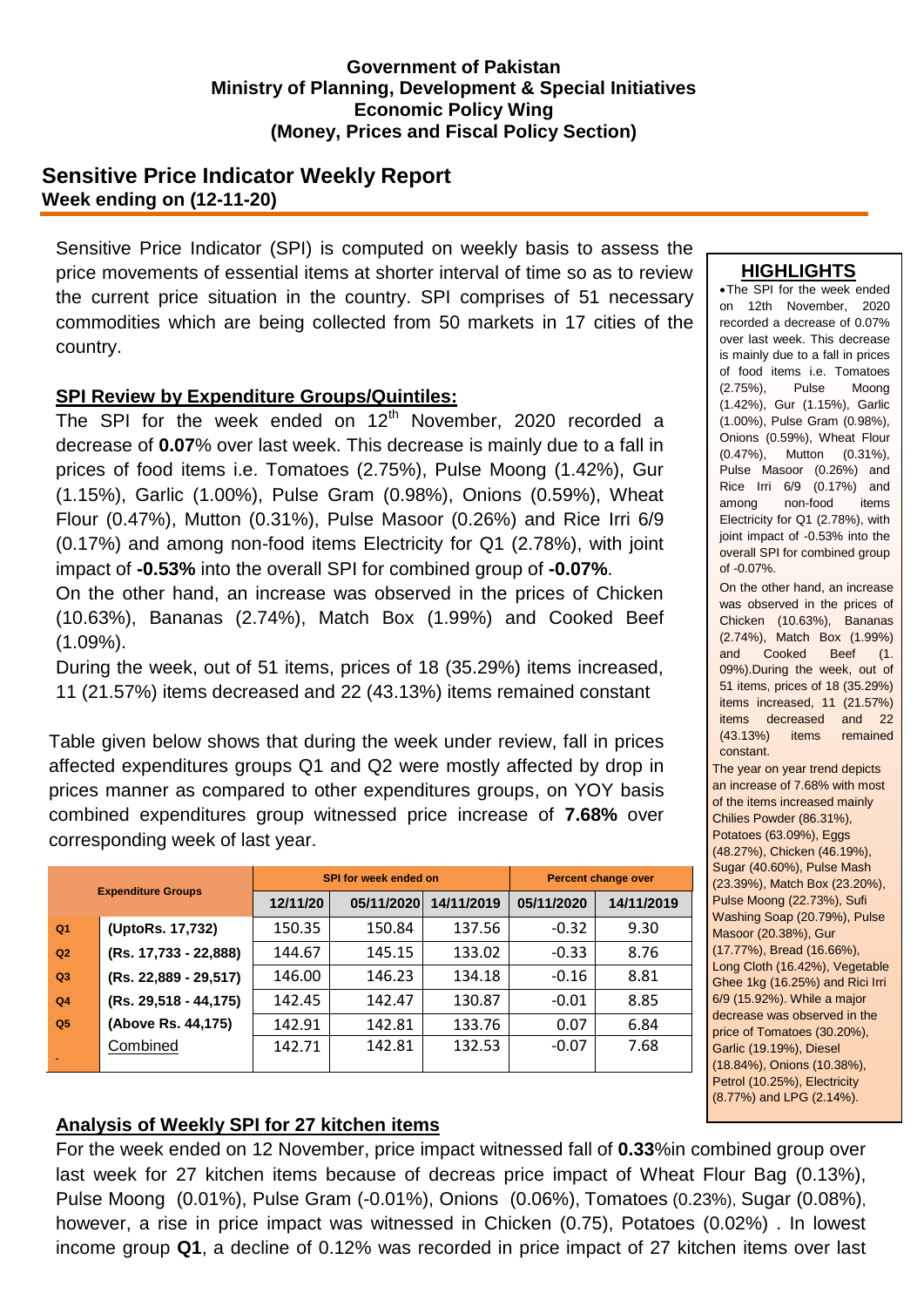week.

On year on year basis, combined group recorded a rising impact of **14.15%** which is attributed to increase in price impact of kitchen items i.e. Wheat Flour Bag (0.39%) Rice Basmati Broken (0.14%), Milk Fresh (3.48%), Eggs Hen Farm (1.19%), Potatoes (1.67%), Sugar Refined (1.74%), Chillies Powder (1.38%), Beef (0.67%), Mutton(0.48%), Cooking Oil Dalda 5 litre tin (0.51%), Vegetable Ghee1kg Pouch (0.40%), however, a declining price impact was shown in Tomatoes( 1.90%), Onions (0.45%), and Garlic (0.10%). Price impact on YOY basis for lowest income group Q1 was **14.01**%.

| Consumer Prices Of Essential Kitchen Items in Different Cities For Week Ended On 12-11- |  |  |  |  |  |  |  |
|-----------------------------------------------------------------------------------------|--|--|--|--|--|--|--|
| 20<br>$\sim$ $\sim$ $\sim$ $\sim$ $\sim$                                                |  |  |  |  |  |  |  |

| Sr.<br><b>No</b> | <b>Units</b>                 | <b>Islamabad</b> | <b>Rawalpindi</b> | <b>Lahore</b> | <b>Karachi</b> | Quetta  | <b>Peshawar</b> |
|------------------|------------------------------|------------------|-------------------|---------------|----------------|---------|-----------------|
| 1                | Wheat Flour Bag 20kg         | 864.15           | 860.00            | 860.00        | 1187.63        | 1279.99 | 1155.83         |
| 2                | Rice Basmati Broken          | 106.56           | 98.54             | 76.87         | 99.43          | 104.92  | 80.00           |
| 3                | Mutton (Average Quality) 1kg | 1145.03          | 1161.68           | 1051.19       | 1073.37        | 1096.96 | 873.66          |
| 4                | Chicken Farm Broiler(1kg)    | 234.45           | 227.92            | 211.00        | 257.16         | 244.97  | 226.00          |
| 5                | Milk fresh (Un-boiled)       | 120.41           | 119.83            | 90.00         | 120.00         | 120.00  | 124.04          |
| 6                | Eggs Hen 1dozen              | 171.37           | 167.38            | 166.00        | 171.20         | 179.95  | 173.27          |
| 7                | Cooking Oil 5 Kg             | 1265.00          | 1265.00           | 1265.00       | 1265.00        | 1265.00 | 1265.00         |
| 8                | Pulse Moong 1kg              | 242.36           | 234.47            | 237.40        | 251.92         | 249.97  | 200.00          |
| 9                | Pulse Mash 1kg               | 267.34           | 253.16            | 248.01        | 244.97         | 289.97  | 230.00          |
| 10               | Pulse Gram 1kg               | 167.90           | 153.60            | 128.90        | 169.95         | 169.95  | 150.00          |
| 11               | Potatoes                     | 90.70            | 83.93             | 81.01         | 59.47          | 59.86   | 72.11           |
| 12               | Onions 1kg                   | 88.94            | 90.36             | 77.50         | 76.21          | 74.89   | 73.19           |
| 13               | Tomatoes 1kg                 | 149.73           | 131.64            | 141.10        | 152.50         | 139.76  | 120.68          |
| 14               | Sugar Refined 1kg            | 109.41           | 94.83             | 95.70         | 101.72         | 110.00  | 108.82          |
| 15               | Petrol Super Per Liter       | 102.90           | 102.90            | 102.90        | 102.91         | 102.87  | 102.90          |

The Price difference of items in different cities as shown in the table above can be related to transportation costs. This applies to those commodities that are physically transported from one city to another as they are not grown/produced in that particular area.

| <b>Price Comparison of Major Kitchen Items (Combined Group)</b> |                      |            |                        |                     |         |          |  |  |  |
|-----------------------------------------------------------------|----------------------|------------|------------------------|---------------------|---------|----------|--|--|--|
| Sr. No                                                          |                      |            | <b>Prices</b>          | impact Current/prev |         |          |  |  |  |
|                                                                 | <b>Items</b>         | 12/11/2020 | 05/11/2020<br>14/11/19 |                     | Prev.   | Corresp. |  |  |  |
| 1                                                               | <b>Wheat Flour</b>   | 990.37     | 1012.48                | 932.39              | $-0.13$ | 0.39     |  |  |  |
| $\overline{2}$                                                  | <b>Rice Basmati</b>  | 89.03      | 89.03                  | 83.65               | 0.00    | 0.14     |  |  |  |
| 3                                                               | <b>Mutton</b>        | 1034.70    | 1031.72                | 937.10              | 0.01    | 0.48     |  |  |  |
| $\overline{4}$                                                  | <b>Chicken Farm</b>  | 231.85     | 208.30                 | 158.28              | 0.75    | 2.68     |  |  |  |
| 5                                                               | <b>Milk Fresh</b>    | 105.60     | 105.60                 | 94.32               | 0.00    | 3.48     |  |  |  |
| 6                                                               | Eggs Hen             | 168.42     | 167.98                 | 114.24              | 0.01    | 1.19     |  |  |  |
| $\overline{7}$                                                  | <b>Onions</b>        | 78.25      | 79.53                  | 86.92               | $-0.06$ | $-0.45$  |  |  |  |
| 8                                                               | Cooking oil 5liter   | 1265.05    | 1265.00                | 1155.73             | 0.00    | 0.51     |  |  |  |
| 9                                                               | <b>Pulse Moong</b>   | 233.97     | 235.73                 | 185.53              | $-0.01$ | 0.19     |  |  |  |
| 10                                                              | <b>Potatoes</b>      | 72.72      | 72.40                  | 47.08               | 0.02    | 1.67     |  |  |  |
| 11                                                              | <b>Tomatoes</b>      | 145.71     | 154.76                 | 212.89              | $-0.23$ | $-1.90$  |  |  |  |
| 12 <sub>2</sub>                                                 | <b>Sugar Refined</b> | 99.61      | 101.02                 | 73.46               | $-0.08$ | 1.74     |  |  |  |